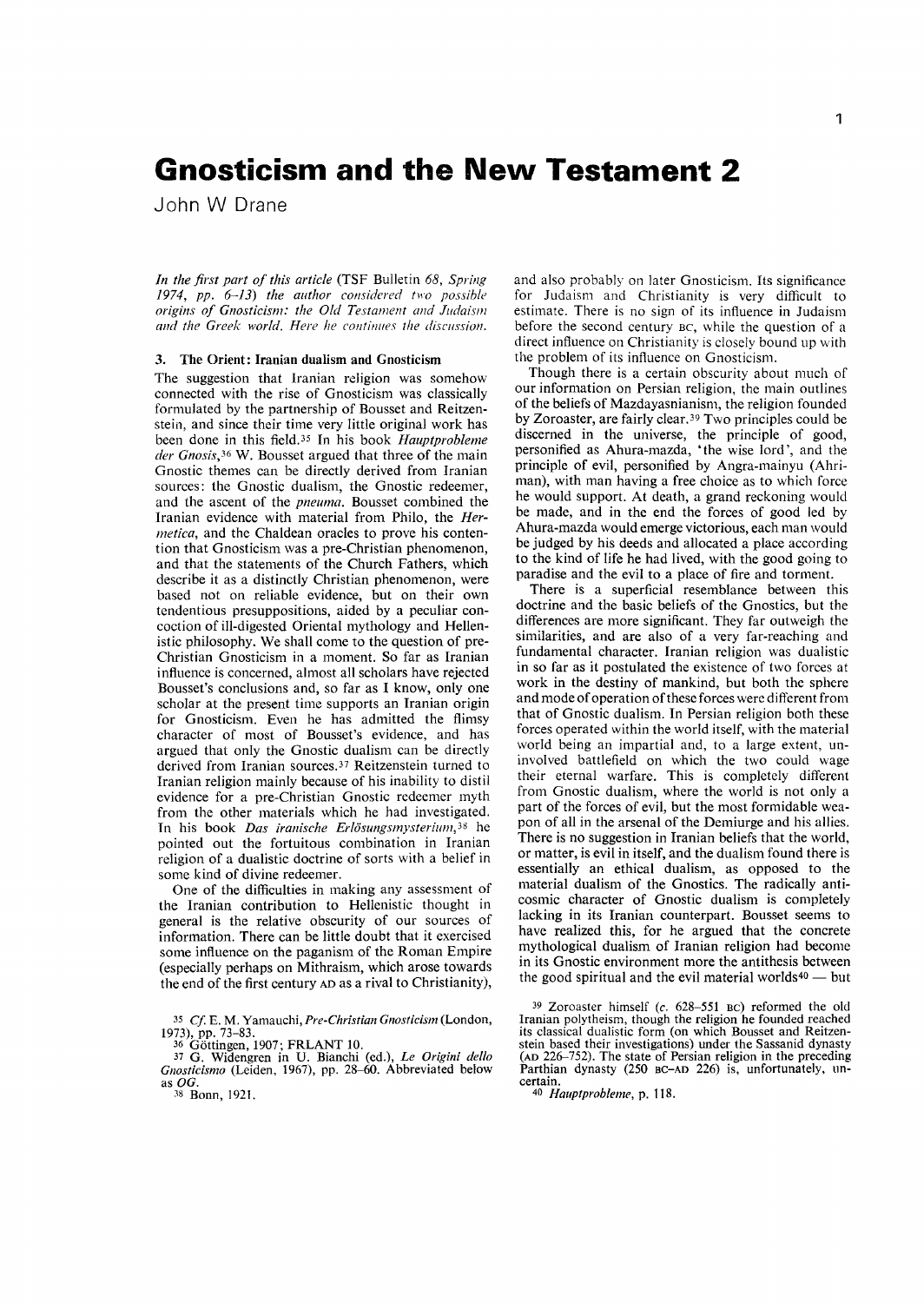to admit as much is tacitly to admit that the Gnostic dualism was of an altogether different type. The prevalent dualism of Hellenistic philosophy was very much closer to Gnostic dualism and appears to be a more likely source than Iranian religion. A further point of contrast between Gnostic and Iranian ideas is that between the rigid fatalism of Gnostic speculation and the emphasis laid on human free will in Mazdayasnianism, where every man was judged according to his deeds rather than on his (inborn) capacity for receiving *gnosis.* 

G. Widengren is the only modern scholar who remains convinced by this Iranian hypothesis, and he has argued for some considerable Iranian influence in several areas of contemporary study, in the Gnostic *Hymn of the Pearl,* in Mandaeism, in Qumran and in the Coptic Gnostic texts from Nag Hammadi.<sup>41</sup> Others, however, have weighed the evidence and found it wanting. <sup>42</sup>

## 4. The New Testament

Over the last seventy years or so, three main positions have been taken up on the question of Gnosticism and the New Testament, and we deal with them in turn.

*a. The classical theory: 'Gnosticism was a Christian heresy'.* The Church Fathers, engaged as they were in the battle to keep the catholic church of the early centuries free from heresy, had assumed that the catholic faith as they knew it must have been the original form of Christianity. Any deviation must have come in later, and therefore was based on a perversion of orthodox Christian belief. From this standpoint, it was self-evident that Gnosticism was based on catholic Christianity, and constituted a departure from the true faith. From the time of the Fathers until the rise of scientific biblical criticism towards the end of the nineteenth century, interpreters had more or less assumed that Gnosticism was a perversion of the true Christian gospel, originating sometime in the second century AD, and that a fairly distinct line of development could be traced from those elements of Docetic teaching opposed in such New Testament writings as 1 John to the developed Gnostic heresies. The advent of a scientific approach to biblical history dealt what must be regarded as a death-blow to this theory of Gnostic origins, though it was not without a counter-attack that this was achieved.

One of the most influential advocates of the classical theory of Gnostic origins was A. von Harnack (1851- 1930), who was generally unwilling to see any resemblance at all between Christianity and its pagan contemporaries, and argued that 'essential Christianity',

41 Art. cit. in note 37 above.<br>42 A. Closs has pointed out that the Gnostic ideas of a 42 A. Closs has pointed out that the Gnostic ideas of a saving *gnosis* cannot be traced to Iranian sources, and even in Manichaeanism (the only form of Gnosis which can be directly claimed as Iranian) the doctrine of salvation is not Iranian *(cf. OG*, pp. 265–279). In other papers in *OG*, can be discovered only to a very limited extent, and then in no fundamental elements (pp. 281–290 and 251–264).

regarded as a given body of religious and ethical teaching originating from Jesus himself, was completely free from all such possible 'corruption'. The essence which he found in the message of Jesus was a declaration of the spiritual freedom of mankind. Harnack, like many another German Protestant before and after his time, differentiated sharply between the early, apostolic church and the catholic church; and, correspondingly, he also distinguished between what he called 'historical' and 'essential' Christianity, the latter being an immutable body of ethical teachings, while the former was subject to the usual processes of historical growth and development.<sup>43</sup> By making this distinction, Harnack was able to postulate any number of extraneous influences on the Christian church, yet with no direct effect on the basic content of the Christian faith. He viewed the entire history of the church from the apostolic period to the emergence of the catholic church as a process of assimilation of Greek ways of thinking to Christian doctrine. Thus Gnosticism was only a more extreme form of a process that was already taking place in the mainstream of the church. <sup>44</sup>

We need go no further with Harnack's views for our purpose here. Though by his distinction between the essence of Christianity and its outward historical form he did at least attempt to relieve the tension created by the yiew of the Church Fathers of Gnosticism as a purely Christian heresy, he still accepted their basic outlook. Nor was he alone in this. Among Englishspeaking scholars of the time, F.C. Burkitt mounted a sharp offensive against the view that Gnosticism was anything other than a Christian heresy.45 Other notable defenders of this position have included R. P. Casey46 and J. Munck, who has made the strongest attack of all on the methodology of those who argue for a pre-Christian Gnosticism. 47 The most important contemporary advocate of this view is S. Petrement, who also has contended that Gnosticism developed from Christianity, and that nothing in the New Testament can be held to support the existence of a developed Gnosticism at that period.<sup>48</sup>

**b. Pre-Christian Gnosticism: 'Gnosticism existed in**  $a$  developed form before the rise of the church, and the *Xew Testament represents a form of Christianized Gnosis'.* Once scholars began to investigate the New

<sup>43</sup> A. Harnack. *Das Wesen des Christentums* (Leipzig.

1900).<br><sup>44</sup> The Gnostic systems represent the acute secularising<br>while the Catholic system <sup>44</sup> The Gnostic systems represent the acute secularising<br>or hellenising of Christianity, ... while the Catholic system<br>... represents a gradual process of the same kind...'<br>(A. Harnack, *History of Dogma*, ET London/Edin 1894, vol. I. pp. 226f.).

<sup>45</sup> Church and Gnosis (Cambridge, 1932).<br><sup>46</sup> 'Gnosis, Gnosticism & the New Testament', in *The* Background of the New Testament and its Eschatology (C. H. Dodd *Festschrift*), eds. W. D. Davies and D. Daube

(Cambridge, 1956), pp. 52-80. 47 See his article, 'The New Testament & Gnosticism', in *Current Issues in New Testament Interpretation (Festschrift* for O. A. Piper), eds. W. Klassen and G. F. Snyder (London, 1962), pp. 224–238.<br>
<sup>48</sup> S. Pétrement, in *Revue de Metaphysique et de Morale* <sup>65</sup> (1960), pp. 385–421.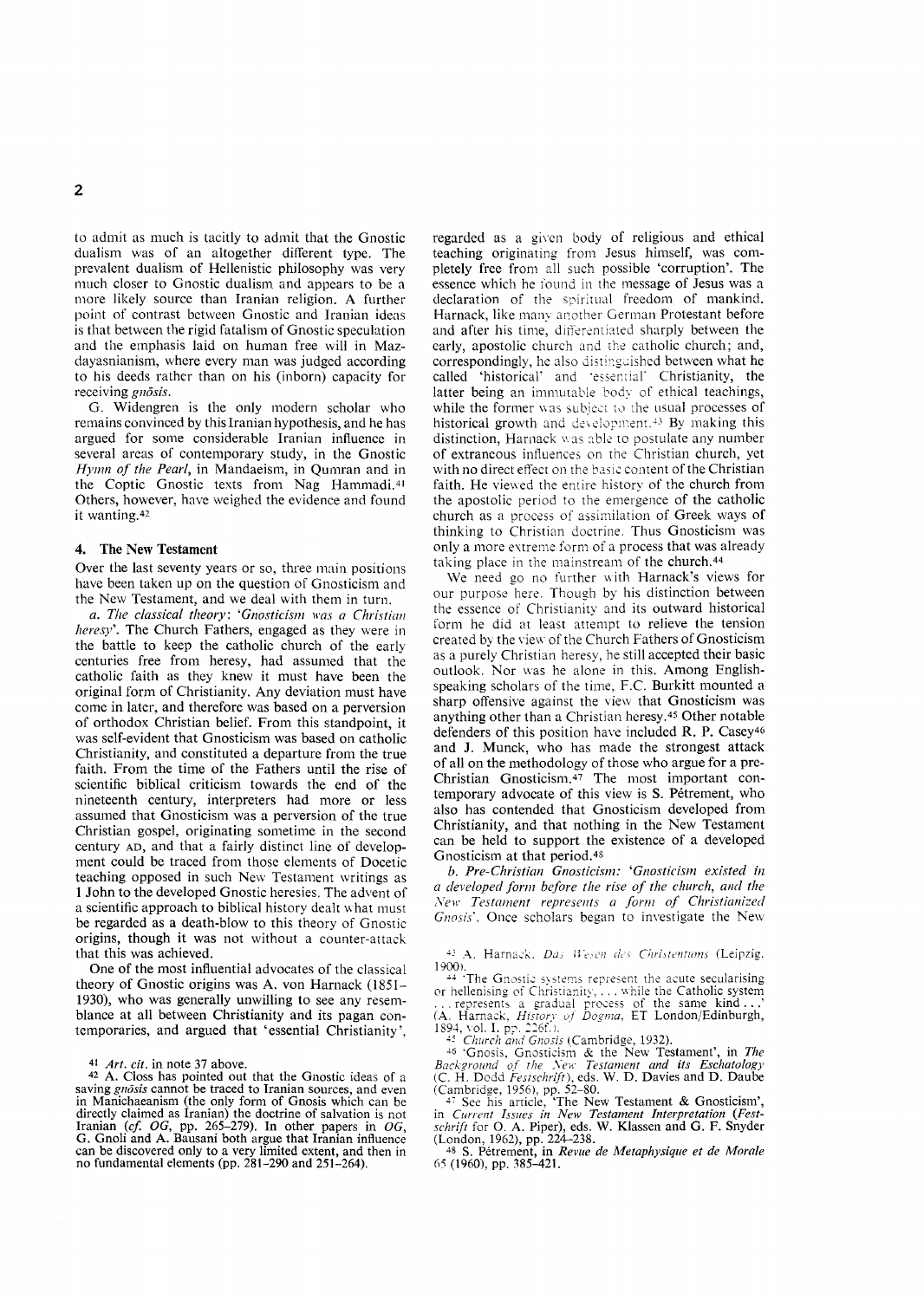Testament as a historical document, seeking to understand it in the context of its own time, it was soon realized that here was no homogeneous theological treatise, but a document embracing a wide variety of religious ideas and intepretations. It was clear to everyone that the different authors were all Christians, and were at one in discerning the basis of the Christian faith in the historical person, Jesus of Nazareth, but when they tried to understand the details of this Christian belief, many scholars found not only minor deviations in approach, but even what one contemporary scholar has called 'irreconcilable theological contradictions'.49

In the attempt to elucidate the relationship between the various strands of the New Testament, different approaches have been made, with some scholars declaring the solution to lie in a closer study of contemporary Judaism,50 while others have sought the answer elsewhere in the HeIIenistic and Oriental *milieu* which was the birthplace of the church. The fact that supporters of widely divergent theories can present their case with more or less equal persuasion suggests that such a simple distinction between Jewish and Gentile elements in New Testament thought will never provide a complete or satisfactory explanation. It is now generally recognized that, on the one hand, much that was once thought to be exclusively Gentile may weIl have been Jewish 51 and on the other hand that by the first century AD Judaism itself, even in Palestine, was probably more Hellenized than had previously been supposed. 52

The first scholar to suggest that the key to an understanding of the New Testament against its environment was to be found in the hypothesis of a pre-Christian Gnosticism was W. Anz, in 1897.53 His suggestion was soon taken up and developed by W. Bousset (1865-1920) and R. Reitzenstein (1861- 1931). In the book to which we have already referred,54 Bousset argued that Gnosticism was principaIly a pre- and non-Christian phenomenon, which nevertheless embraced Christianity itself. In general it should be seen as an Oriental religious movement, inspired mainly by Iranian religion. Gnostic theology was

49 E. Käsemann, *Essays on New Testament Themes* (London, 1963), p. 100.

 $50$  An early example of this was H. A. A. Kennedy, *St. Paul and the Mystery Religions (London, 1913), who* argued that almost everything in Paul with a Hellenistic flavour could actually be accounted for by his Jewish background. More recently, see W. D. Davies, *Paul and Rabbinic Judaism* (London, 1948); R. N. Longenecker, *Paul, Apostle of Liberty* (New York, 1964).

F.g. *the dualism of the Fourth Gospel, which was thought to be Hellenistic or Iranian, or both, has now been*<br>compared to that of the Qumran Scrolls, and most scholars compared to that of the Qumran Scrolls, and most scholars now regard this dualism as less Hellenistic than was previ- ously thought, if not entirely Jewish. *Cf,* L. Morris, *Studies in the Fourth Gospel* (Exeter. 1969), pp. 321-358.

52 *Cf.* S. Lieberman, *Hellenism in Jewish Palestine* (New York, 1962<sup>2</sup>; Texts and Studies of the Jewish Theological Seminary of America XVIII).<br>53 W. Anz, *Zur Frage nach dem Ursprung des Gnosticiz-*

mus (Leipzig, 1897; Heft 4 in  $TU$  15).

*54 Hallptprobleme del' Gnosis.* 

simply a rationalization of widespread Oriental myths which, though of diverse origins, had certain common features: a dualistic view of the universe, a depreciation of matter and the material world, and a degrading descent of the soul into the material world, with its subsequent redemption by release from all material ties. By an exhaustive exposition of these Gnostic themes in a wide variety of literature from the Near East to India. Bousset argued that the outline of the Gnostic myth had an independent existence long before the rise of Christianity, and that a major feature of it was the appearance of a divine redeemer, who subsequently became the prototype for New Testament Christology.

Meanwhile, Reitzenstein had directed his attention to the *Corpus Hermeticum*, in which he saw the end phase of a development which had begun long before the Christian era, and so the Hermetic texts could be used as reliable sources in the interpretation of various aspects of early Christian belief. Reitzenstein traced the *Hermetica* back to Necheppo and Petos-iris, who were astrologers of the second century BC. But this dating of the material is now seen to be false. The *Hermetica*  as a body can scarcely be dated earlier than the rise of neo-Platonism in the middle of the second century AD. In its present form, it cannot therefore be considered as a possible source of Christianity. By combining the evidence of the tractate *Poimandres* (the most significant part of the Hermetic writings), in which can be found the 'Gnostic' doctrine of the ascent of the soul, with evidence taken from other sources, *viz.* the Naassene sermon preserved by Hippolytus,<sup>55</sup> the book Omega of the alchemist Zosimos, and book viii of the neo-Platonist Iamblichus, Reitzenstein claimed to be able to prove the pre-Christian existence of Gnosticism. 56 Unfortunately, none of these works could be dated earlier than about the third century AD, and so their value as direct evidence for the rise of Christianity is somewhat limited.

In his book. *Die hellenistischen Mysterienreligionen*,<sup>57</sup> Reitzenstein turned his attention to Hellenistic thought, in which he found an emphasis on the concept of *gnosis* not so much as an intellectual apprehension, but as including a mystical contact with the divine. He argued that in Paul's writings in particular we find a dualistic emphasis similar to that found in the Mystery-cults and in Gnosticism, which he thought sprang partly from them. Thus, Paul's statement in Galatians 2: 19f. can be seen as a case of 'double personality', such as was common in Gnosticism. 58

A more fruitful line of approach became available to Reitzenstein with the publication of the Mandaean

<sup>55</sup> Ref. V.10.2ff. Conveniently translated into English, with brief introduction by W. Bauer, in *New Testament Apocrypha* 11, pp. 807f.

<sup>56</sup> For all this, see Reitzenstein's *Poimandres* (Leipzig, 1904).

57 Leipzig, 1910.

<sup>58</sup> *Die hell. Myster.*, pp. 84f., 369. Such an interpretation has little to recommend it: *cf.* W. D. Davies, *Paul and Rabbinic Judaism,* pp. 89ff.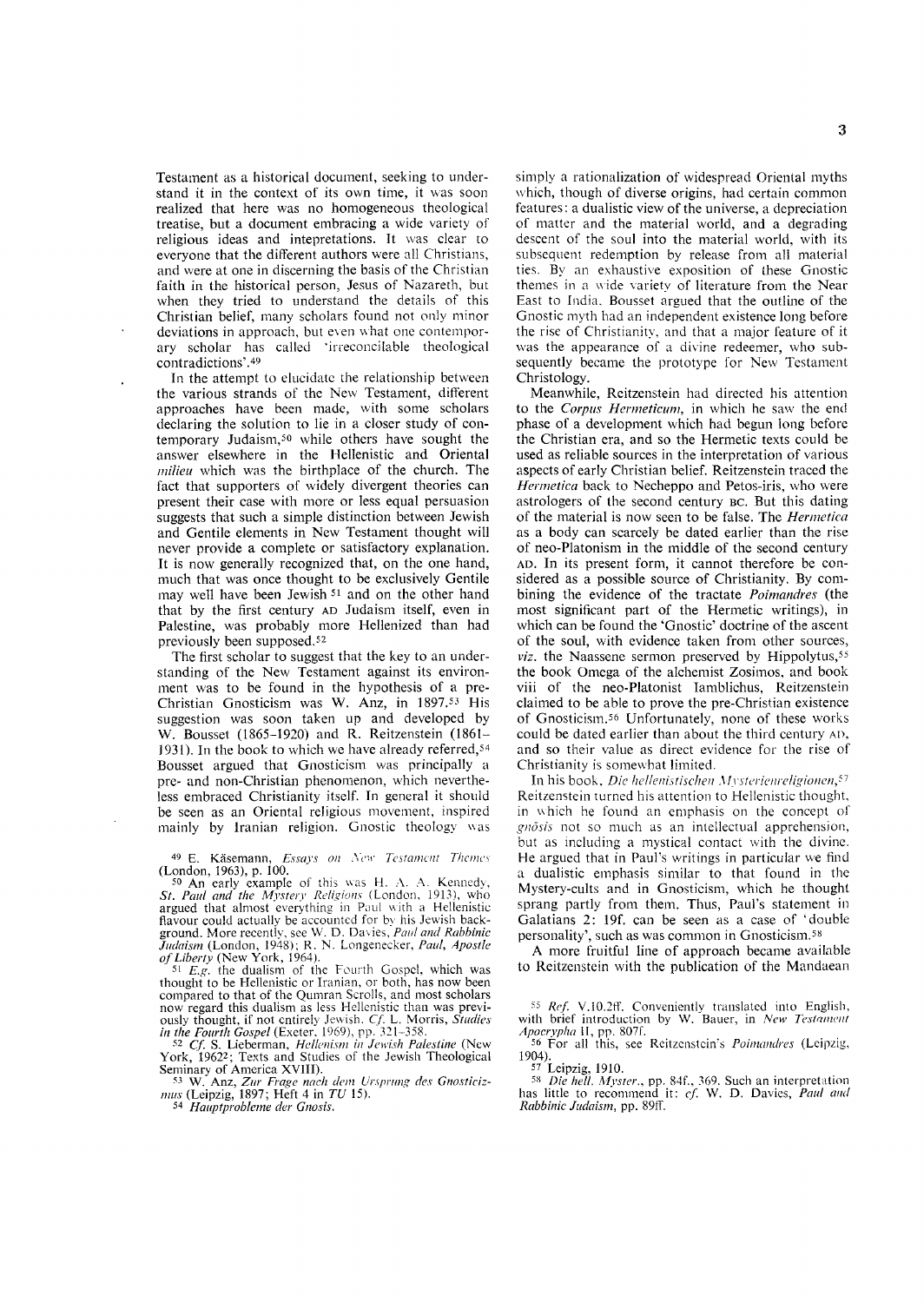literature by M. Lidzbarski between 1905 and 1925.<sup>59</sup> In his edition of these texts, Lidzbarski emphasized their great antiquity,60 and Reitzenstein set himself to investigate the possible bearing of this literature on the New Testament. In the Right Ginza he discovered a 'little apocalypse', and concluded not only that the Mandaean Enosh-Uthra was a prototype for the 'son of man' of the Gospel tradition, but also that this Mandaean source, with its similarities to Mt. 23: 34-39, could have formed a suitable basis for the synoptic source Q.61 R. Bultmann also turned his attention to the Mandaean literature at about the same time. Because of the prominence of John the Baptist in some Mandaean texts, Bultmann supposed that there must have been some direct connection between the Baptist and the Mandaeans, and the outcome of his thought on the subject was the suggestion that a Gnostic redeemer myth underlies much of the Fourth Gospel.<sup>62</sup> This conclusion was supported by Reitzenstein's book published in 1926,63 in which he argued that Christianity emerged from a sacramental religion with a Gnostic theology, which had been represented by John and his disciples long before the appearance of Jesus. He also contended that the Fourth Gospel showed literary dependence on the Mandaean texts.

This left the way open for a thoroughgoing exegesis of the New Testament on the basis of Gnosticism and its supposed antecedents. The firstfruits of this came in 1925, with the publication of W. Bauer's commentary on the Fourth Gospel in its second edition, in which this approach was adopted. It has, of course, found its fullest expression in the *magnum opus* of Bultmann himself on the Fourth Gospel.<sup>64</sup> Other works which have been influenced by this approach to Gnosticism through the Mandaean literature include the exposition of Gnostic religion by Hans Jonas,<sup>65</sup> and several works on the Fourth Gospel emanating from the Bultmann school.<sup>66</sup> Of these, Walter Schmithals has been the most exhaustive, and he has traced Gnostic ideas throughout the New Testament.<sup>67</sup> E. Käsemann has

59 M. Lidzbarski, *Das Johannesbuch der Mandäer*<br>(Gicssen, 1905 (Bd. I) and 1915 (Bd. TI)); *Mandäische Liturgien* (Berlin, 1920); and *Ginza: Das grosse Buch der Mandiier* (Gottingen, 1925).

60 The actual dating of the Mandaean literature has been the subject of changing theories. The present consensus is to accept a fairly early Palestinian origin for Mandaeism, *Cf.* Yamauchi, *op. cit.*, pp. 117–142, and literature cited there.  $61$  *ZNW* 20 (1921), p. 3.

62 R. Bultmann, in *ZNW* 24 (1925), pp. 100-146.

63 R. Reitzenstein/H. H. Schaeder, Studien zum antiken Synkretismus aus Iran und Greichenland (Leipzig, 1926). pp. 306–341.<br><sup>64</sup> R. Bultmann, *Das Evangelium des Johannes* (Göttingen.

1941: KEK). Now in ET.

65 H. Jonas, *Gnosis und spiitantiker Geist* (Gottingen. 1934 (Bd. I) and 1954 (Bd. II); FRLANT NF 33 & 45): and *The Gnostic Religion* (Boston, 19632).

<sup>66</sup> E. Schweizer, *Ego Eimi* (Göttingen, 1939; FRLANT NF 38); H. Becker, *Die Reden des Johannesevangeliums*<br>(Göttingen, 1956; FRLANT NF 50).<br><sup>67</sup> Cf. his *Paul & the Gnostics* (ET Nashville/New York.

1972); also *Gnosticism in Corinth* (ET NashviIle/New York. 1971) and *The Office of Apostle in the Early Church* (ET London, 1971).

defined a 'canon within the canon' by using the alleged 'Gnostic' content of each New Testament book as a criterion for allocating it either to the early, apostolic community (which accepted and utilized Gnostic ideas), or to the 'early catholic' community (which opposed the introduction of Gnostic ideas).68

The discovery of the Nag Hammadi texts naturally provoked speculation that new evidence may now be forthcoming for the existence of a pre- and non-Christian Gnosticism, which would support this theory. Three documents have been said to show traces of such a Gnostic system, the Letter of Eugnostos, the Apoca*lypse of Adam, and the Paraphrase of Shem, but none* of these texts is as yet sufficiently widely known for any consensus of opinion to be reached. <sup>69</sup>

The approach to the New Testament through pre-Christian Gnosticism has undoubtedly been a fruitful one, in the sense thnt it has led to the production of very many valuable exegetical works on the New Testament by those seeking to uphold this theory. But for the majority of scholars, this cannot be regarded as the real way ahead, and so we turn our attention to a third possible approach to the problem.

*c. A simultaneous development: Christianity and Gnosticism developed alongside each other, often meeting, but with no real 'dependence' in either direction.* There are several reasons why we cannot accept the theory of a widespread and fully developed pre-Christian Gnosticism as a basis for New Testament interpretation. One is the relatively uncritical use made of the sources by the *Re1igionsgeschichtliche Schule.*  Date and origin were accounted of little value, and concepts and ideas were taken out of context and placed alongside similarly isolated terms from the New Testament, to such an extent that Casey could say of Reitzenstein, with some justification, that he 'raised the subjective criticism of documents to a high imaginative art'.70

**In** addition, when we consider the theological bases of the New Testament and or Gnosticism it soon becomes clear that there are fundamental differences between the two outlooks. The dualism of Gnosticism is anti-cosmic, whereas that of the New Testament is essentially ethical and religious. This leads to a difference of belief in the realms of theology. for the Gnostic picture of an unknown 'Supreme God' and an inferior Demiurge cannot be fitted into the New Testament picture of a God who is both Creator and gracious Redeemer. Though it is stressed throughout the New Testament that there is a legitimate Christian gnosis, this gnosis has but little in common with the Gnostic theme, for it was available to all Christians, and not just to a spiritual élite.

. Again. there are two major aspects in which Gnostic thought is completely opposed to the New Testament:

 $\frac{1}{2}$  In various essays, in ET as *Essays on New Testament Themes, and New Testament Questions of Today (London,* 1969).

*69 Cf.* Yamauchi, *op. cit.*, pp. 101-116, for a summary of the present state of research.

Art. cit., p. 53; see above, n. 45.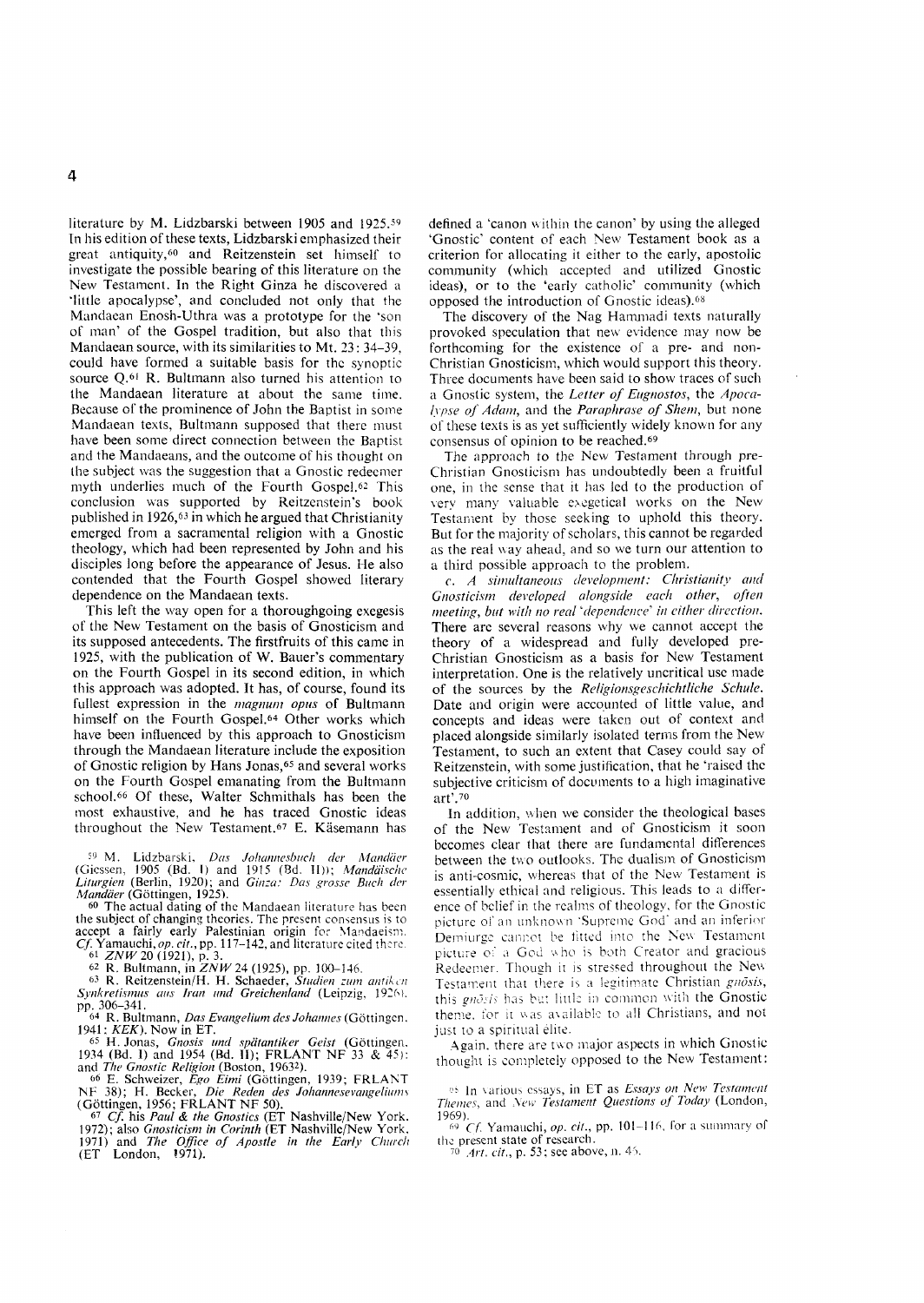the view of time and history, and the work and person of Christ. To the Gnostic, time and history were essentially meaningless, and in any case were of no interest, being phenomena of the material world, which was under the control of hostile spiritual powers. Reality for the Gnostic consisted in the understanding of the other, spiritual world, to which his *pneuma*  would ultimately escape when its bodily existence ceased. The basis of the biblical view of time and history is, however, completely opposed to this, for it is a central contention of both Old Testament and New Testament that our hope of redemption is based on the fact that God himself, as both Creator *and*  Redeemer, has intervened in the course of this world's history to provide salvation for his people. Even in what many think to be one of the most Hellenistic books of the New Testament, in its contrast of the real as against the shadow, we find the statement at the very outset that the centre of the Christian gospel is not that a divine messenger has revealed the secrets of the other world, but simply that God himself has intervened decisively in the historical experience of man (Heb. 1: lff.). In short, there is a fundamental contradiction here, for while to the Gnostic, God can only be known by the escape of the *pneuma* from historical existence, to the Christian, God can be known only by means of his intervention *in* history, specifically in the life, death and resurrection of Jesus Christ.

When we look at the various explanations given of the work and person of Christ in this intervention, we again find a fundamental difference between the Gnostic and the Christian view. The main issue here centres around the cross, which was to the Gnostics, as to Greeks in general, a *skandalon* (1 Cor. 1: 23). **In**  contrast to Paul, who gloried in the cross as the instrument of salvation, most Gnostic theories erase the passion of Christ himself and replace it by some kind of Docetic teaching whereby the divine Christ left the human Jesus before the crucifixion. Here, salvation is not imparted by an atoning death, but through a mysterious *gnosis.* This runs completely counter to the Christian view, where man's problem is not ignorance, but sin. The fact that Gnostic redemption is only for a few is likewise a great contrast to the universalism of the Christian gospel, with room for publicans and sinners, and the Christian God who 'is forbearing toward you, not wishing that any should perish' (2 Pet. 3: 9). The central features of the early apostolic preaching, the death and resurrection of Christ, are completely absent from almost all Gnostic teaching.

In spite of this, however, we must recognize that there are certain clear Gnosticizing tendencies within the experience of the apostolic churches as recorded for us in the New Testament. Though Schmithals has grossly over-stated his case, many of the features to which he draws attention are real, and demand an explanation. The best solution is probably to assume that both Gnosticism and Christianity were developing simultaneously in the first century AD, and that there was an interplay and exchange of ideas between the two religions, with both of them finding their 'classical'

form only after a fairly long history of more or less peaceful co-existence.

The foundation for this kind of approach was laid by onc who had been deeply influenced by the theory of a pre-Christian Gnosticism, W. Bauer. But his book *Orthodox), and Heresy in Earliest Christianity,* <sup>71</sup> marked a new departure in the study of heretical movements in the early church. Bauer argued that at the first, there was no distinction between what later became known as 'orthodoxy' and 'heresy', but that both existed alongside each other, and that the character of any given church was largely dependent on the area in which it was situated. Thus, the original form of Christianity in Edessa and Egypt, as well as in many parts of Asia Minor, was what later ecclesiastical dogma would have regarded as 'heresy'.

Though Bauer's theory has not commanded anything like universal assent, there are certain indications within the New Testament itself that it points in the right direction. 72 Paul, for example, never spoke of his opponents as 'heretics',73 and it is significant that the only instance when he recommends excommunication was not for false belief, but for immoral conduct  $(1$  Cor. 5: 1ff.) — and that in a church where he faced some of his most vociferous opponents. I have suggested elsewhere74 that one of the keys to an understanding of the intrusion of Gnostic thought into the early church lies in a proper appreciation of Paul's arguments in the Epistle to the Galatians, which I regard as the earliest Pauline Epistle. In dealing with Judaizing opponents in Galatia, Paul made certain statements intended to devalue the Old Testament and the Jewish Law (a perfectly legitimate course to adopt against Jewish opposition), but this gave an opportunity for Gnosticizing ideas to infiltrate the churches, an infiltration which was probably given active encouragement by Paul's Gentile converts after the decision of the Council of Jerusalem (Acts 15). The rest of Paul's ministry is a continuing story of how he

<sup>71</sup> ET edited and supplemented by R. A. Kraft and G. Krodel (Philadelphia, 1971). This translation is an entirely fresh presentation of the original work (1934), incorporating material from the revision of 1964, and also some new materials. For a valuable examination of Bauer's theory,  $cf.$  H. D. Betz, in *Interpretation* 19 (1965), pp. 299–311.<br><sup>72</sup> W. Schmithals has also followed Bauer's theo

 $12$  W. Schmithals has also followed Bauer's theory, but reaches different conclusions from most others, because he has hardly given a fair hearing to the actual evidence of the NT. He over-presses Bauer's theory, arguing that since Bauer found evidence to suggest that at the end of the first century there were as many Gnostics as there were orthodox Christians in Asia Minor, this must also have been the situation when Paul was writing. But one can infer this only by a complete disregard for the Pauline evidence, or by assuming that Paul was not fully informed of the real situation. Bauer has shown that there is no *a priori* reason why Gnosticism may not have existed alongside other kinds of Christianity, and his point is wdl taken here. But we must weigh the actual NT evidence objectively in order to decide whether this was in fact the case in any given situation.

73 The nearest he comes to it is Gal.  $\overline{1}$ : 8f., though this is hardly comparable with the anti-heretical statements of the

Church Fathers. 74 *Paul and the Gllostics,* PhD dissertation (Manchester University, 1972).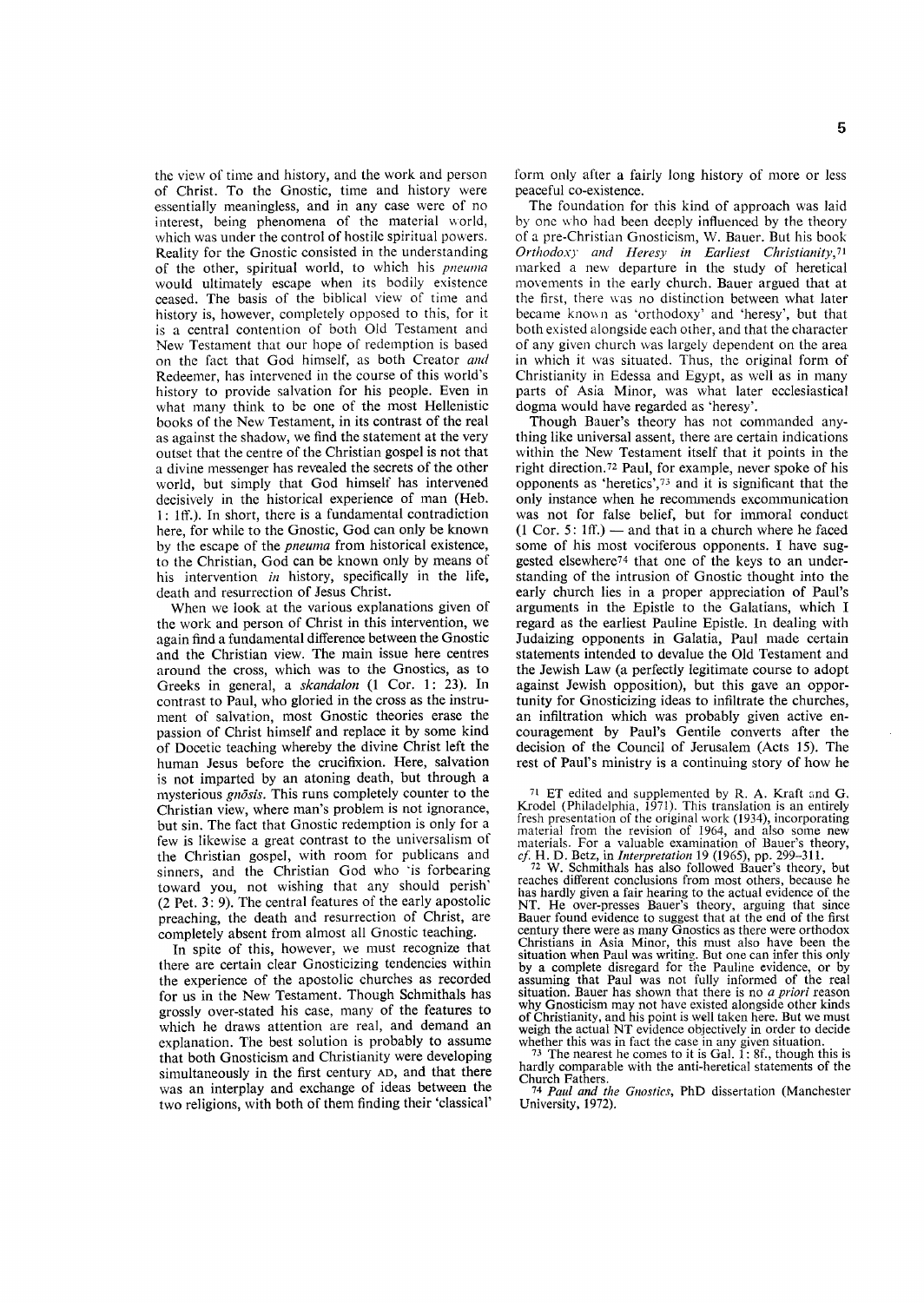tried to be 'all things to all men', both Gnosticizers and others, in the hope that eventually an all-embracing synthesis might be found.

## III

Reitzenstein, and those who followed him, assumed that when Christianity made its first appearance on the world stage, its apostles found already in existence a basic world-view of some antiquity, combining elements of Greek and Oriental thought, and including the descent of a divine redeemer to save the souls of men. **In** introducing their message into this religious situation, the first Christian preachers simply took over this existing world-view more or less *in toto,*  and identified Jesus of Nazareth with the heavenlv redeemer in whom their hearers had already believed as pagans.

We have already noted some of the inadequacies of this approach, but the relative ease with which it was possible to assume the existence of such a widespread world-view, and to give it the name 'Gnosticism', draws our attention to what is probably the most difficult problem in the study of Gnostic thought, namely the problem of definition. Just what do we mean by 'Gnosticism'? The difficulty is enhanced by the fact that only a very few groups of people seem actually to have called themselves 'Gnostics', 75 and Irenaeus was probably the first to use the term with any particular historical reference. Since the Church Fathers thought of Gnosticism as a Christian heresy, they reserved the term for those who could in some sense be called Christians, and yet who laid undue stress on certain beliefs which were fundamentally opposed to the catholic understanding of the Christian gospel. All scholars are agreed that these secondcentury groups refuted by Irenaeus and others are to be called 'Gnostic', but the difficulty arises when we attempt to define the antecedents of such Gnostic thought. Since Gnosticism itself in its classical form appears to be a mixture of bits and pieces culled from almost every known religious system of the Hellenistic age, it is clearly a hazardous undertaking to give any very precise definition of Gnosticism in terms of other, better-known religious beliefs. At the same time, it is possible to trace what later became Gnostic ideas in their pre-history in other religious systems, and the question is: To what extent were these ideas 'Gnostic' in their original context? Or, to put it another way, Is it the terminology itself that is Gnostic, or is it the use made of it which stamps it as Gnostic?

Reitzenstein and those who followed him would argue that the ideas themselves had a Gnostic connotation long before the second century, and that Gnosticism was not so much a Christian heresy as a basically pagan outlook which manifested itself in varying degrees not only in Christianity, but also in Judaism and paganism. There are difficulties in accepting so wide a definition of Gnosticism. Although individual elements

<sup>75</sup> Mainly the Ophites/Naassenes, *cf.* Hippolytus, *Ref.* V.6.

of Gnostic thought can be shown to have existed in pre-Christian times, there is no indisputable evidence to show that these ideas were fused together into any sort of comprehensive system before the rise of Christianity. In addition, by defining 'Gnosticism' quite so widely. we are in effect reducing the significance of the term to a point where it almost ceases to have any specific meaning at all, and simply denotes the lowest common denominator of Hellenistic thought. On this basis. one could call almost any religious idea of the Hellenistic world 'Gnostic'.

All scholars are well aware of this particular problem, but unfortunately it seems to be amenable to no simple solution. Since by nature Gnosticism in its classical (second-century) form was so very syncretistic, it is futile to attempt to define it ontologically. This means that any division between 'pre-Gnostic' and 'Gnostic' thought must be an artificial one imposed by the interpreter, which of course leaves the door wide open for a conflict of individual opinions on the matter. In his *Gnostic Problem,* Wilson suggested that we should see three main stages in the history of Gnostic thought: 76

I. Pre-Gnostic. This would include the various trends of Hellenistic syncretism, Philo, and the Qumran Scrolls.

2. Real Gnosticism, *i.e.* the second-century Christian heresies.

3. Later developments: Manichaeism, Mandaeism, *etc.* 

According to this classification, the first movements towards real Gnosticism appear in the heresies opposed in such New Testament writings as the Johannine literature. 77

In a paper presented to the Messina Colloquium on Gnosticism (1966), Professor Wilson suggested a distinction be made between 'Gnosis' as the broader religious phenomenon in the Hellenistic world, and 'Gnosticism' as the developed ,ystems of the second century.78 On the same occasion, the Japanese scholar S. Arai made a similar distinction between the two stages in the development of Gnosticism. 79 He suggested that one could only call 'Gnostic' in the strict sense those systems in which three main doctrines are found together:

I. Self-knowledge as a means of salvation.

2. Material dualism.

3. Some kind of redeemer.

This would include the Christian systems of the second century, and to these Arai assigned the term 'Gnosis'. 'Gnosticism' for him, on the other hand, consisted of those systems where individual features of truly Gnostic thought could be traced, but not bound up together in a systematic fashion.

On the basis of such suggestions, the Colloquium eyentually adopted a position very similar to that put

<sup>77</sup>*Cl* also C. H. Dodd, *The Interpretation of the Fourth* 

*Gospel* (Cambridge, 1953), pp. 97-114.<br>
<sup>78</sup> R. McL. Wilson, in OG, pp. 511-527. Cf. also his Gnosis and the New Testament (Oxford, 1968), pp. 1-30. 79 S. Arai, in OG, pp. 181-187.

*<sup>76</sup> Gnostic Problem,* pp. 98ff.